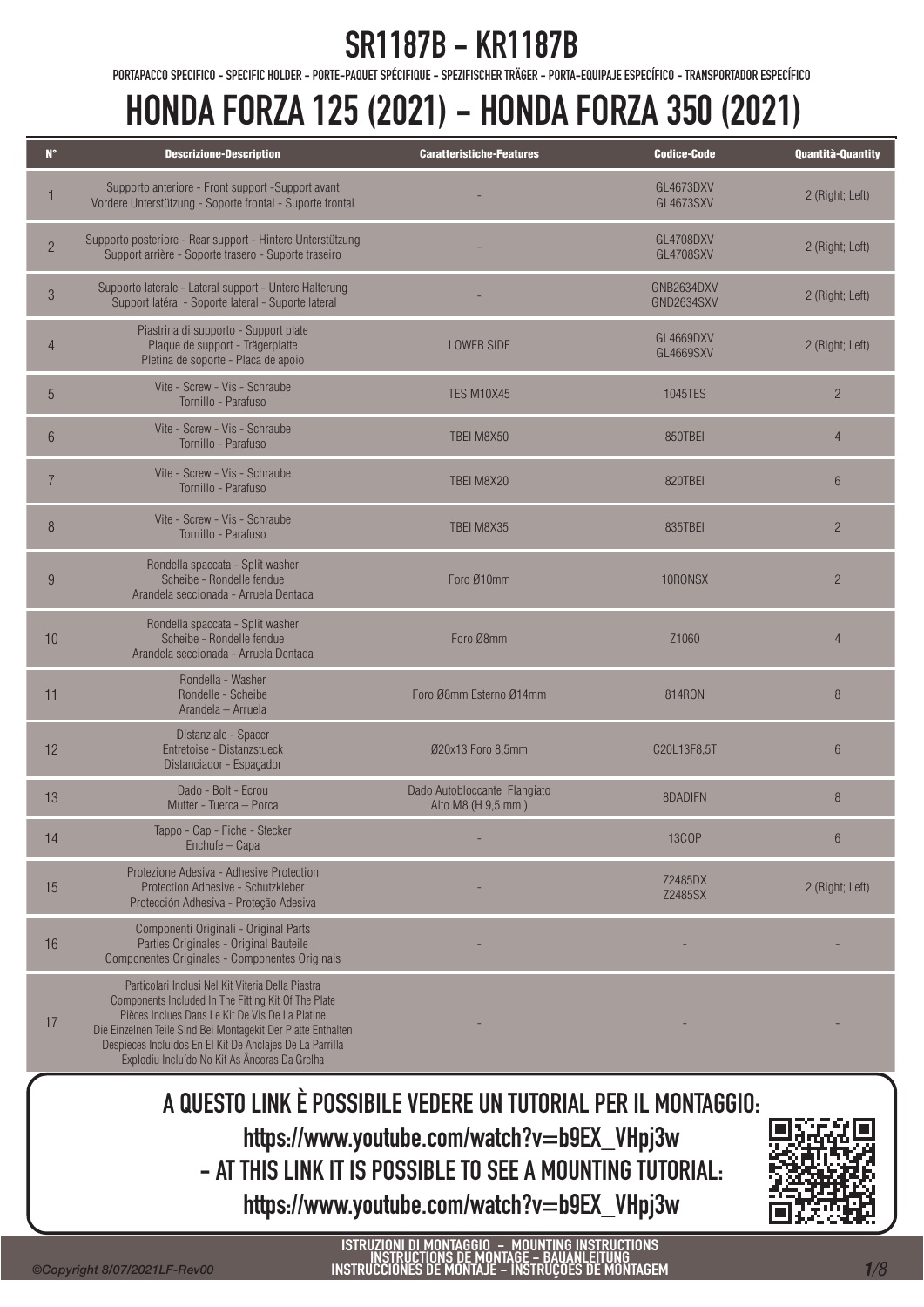PORTAPACCO SPECIFICO - SPECIFIC HOLDER - PORTE-PAQUET SPÉCIFIQUE - SPEZIFISCHER TRÄGER - PORTA-EQUIPAJE ESPECÍFICO - TRANSPORTADOR ESPECÍFICO

# HONDA FORZA 125 (2021) - HONDA FORZA 350 (2021)



*2/8*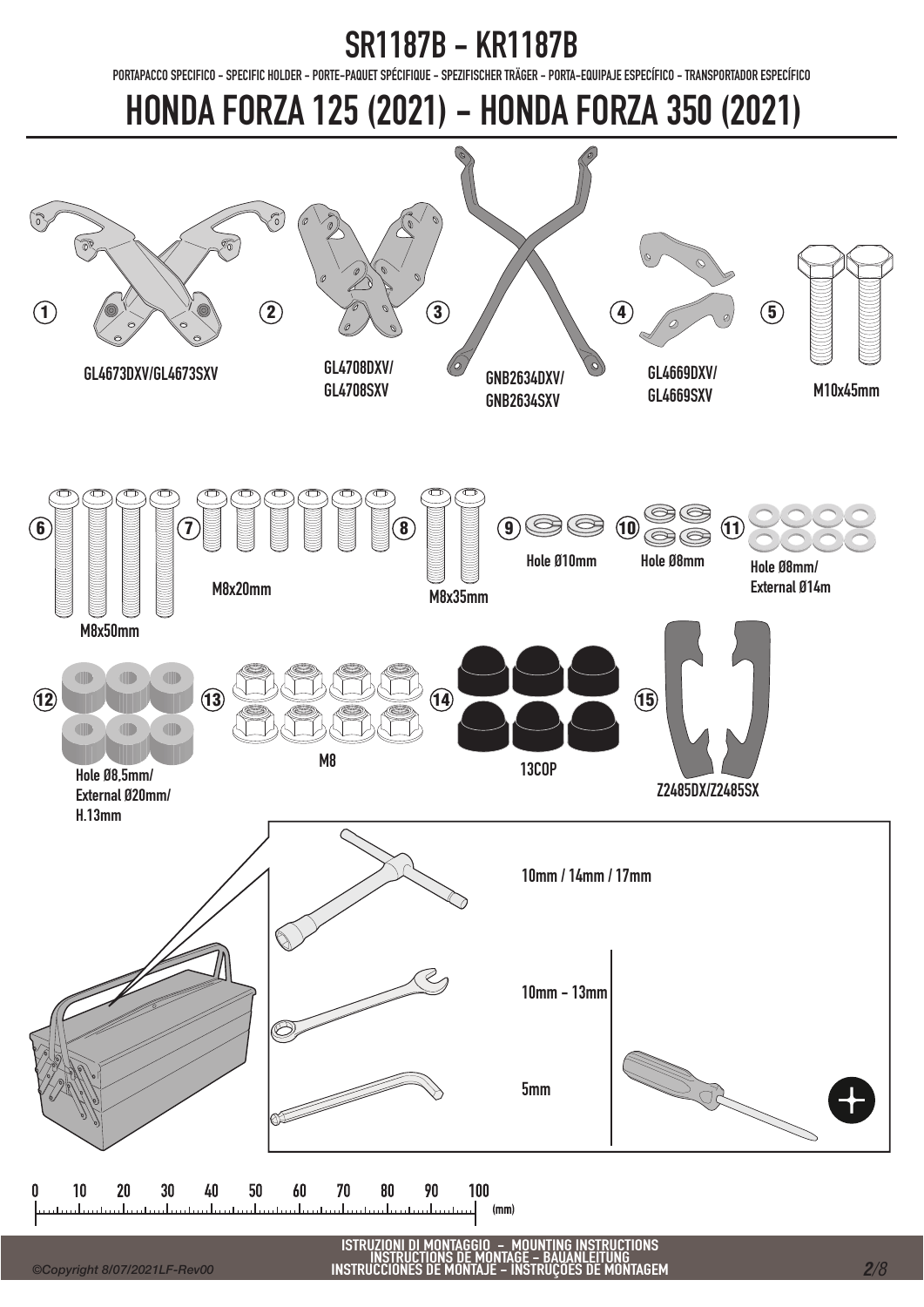PORTAPACCO SPECIFICO - SPECIFIC HOLDER - PORTE-PAQUET SPÉCIFIQUE - SPEZIFISCHER TRÄGER - PORTA-EQUIPAJE ESPECÍFICO - TRANSPORTADOR ESPECÍFICO

# HONDA FORZA 125 (2021) - HONDA FORZA 350 (2021)





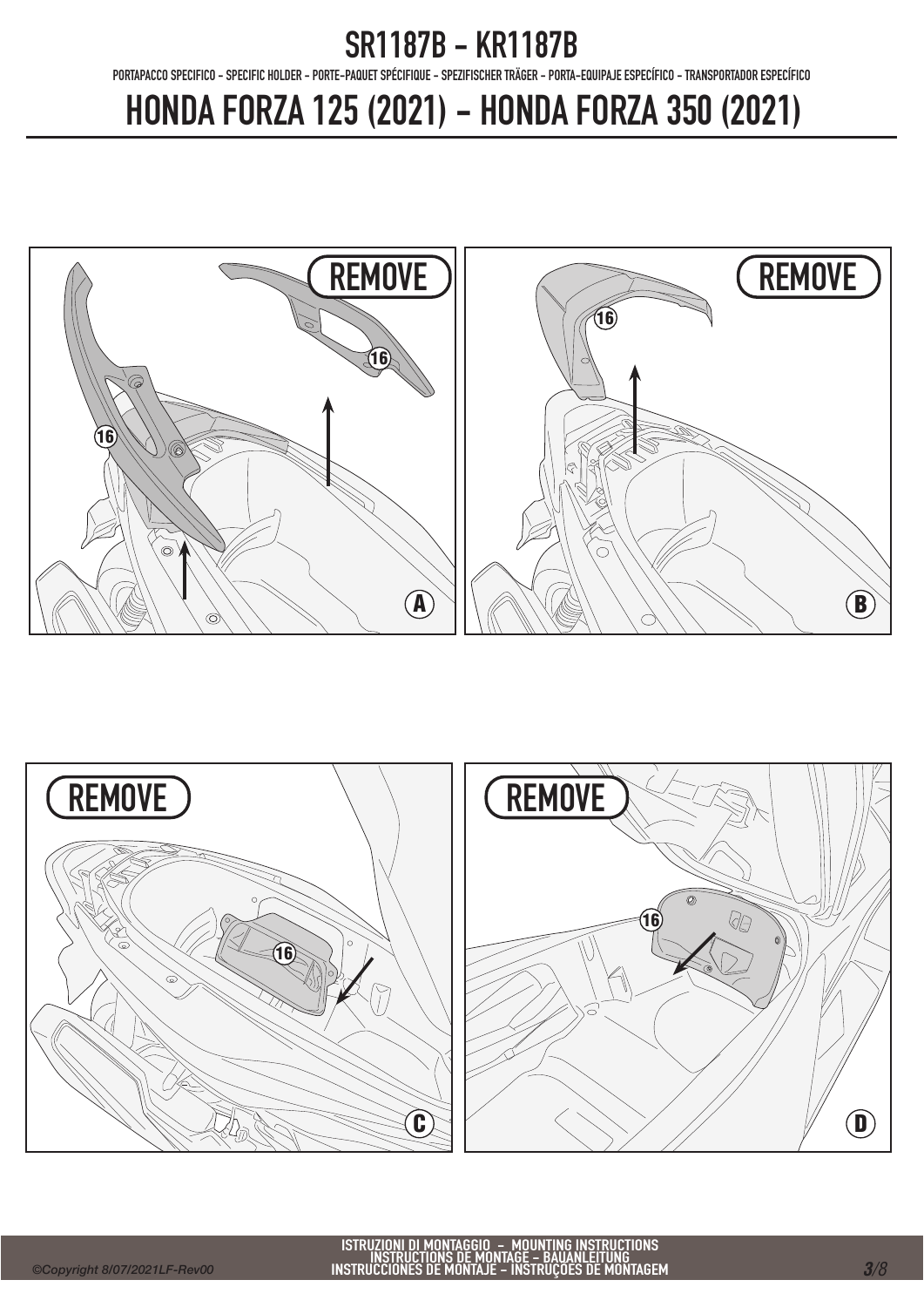PORTAPACCO SPECIFICO - SPECIFIC HOLDER - PORTE-PAQUET SPÉCIFIQUE - SPEZIFISCHER TRÄGER - PORTA-EQUIPAJE ESPECÍFICO - TRANSPORTADOR ESPECÍFICO

# HONDA FORZA 125 (2021) - HONDA FORZA 350 (2021)





ISTRUZIONI DI MONTAGGIO – MOUNTING INSTRUCTIONS<br>INSTRUCTIONS DE MONTAGE – BAUANLEITUNG<br>INSTRUCCIONES DE MONTAJE – INSTRUÇÕES DE MONTAGEM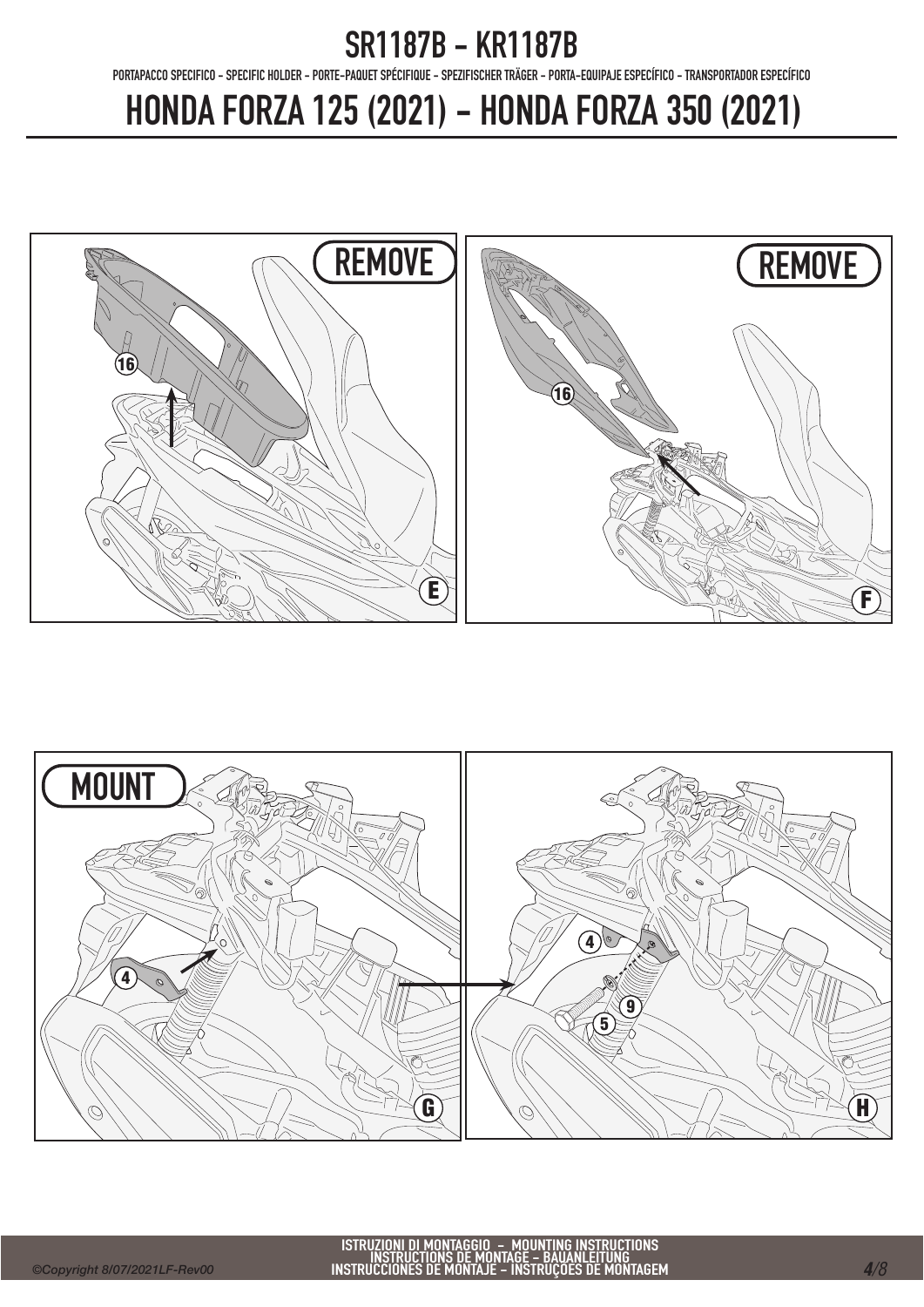PORTAPACCO SPECIFICO - SPECIFIC HOLDER - PORTE-PAQUET SPÉCIFIQUE - SPEZIFISCHER TRÄGER - PORTA-EQUIPAJE ESPECÍFICO - TRANSPORTADOR ESPECÍFICO

HONDA FORZA 125 (2021) - HONDA FORZA 350 (2021)









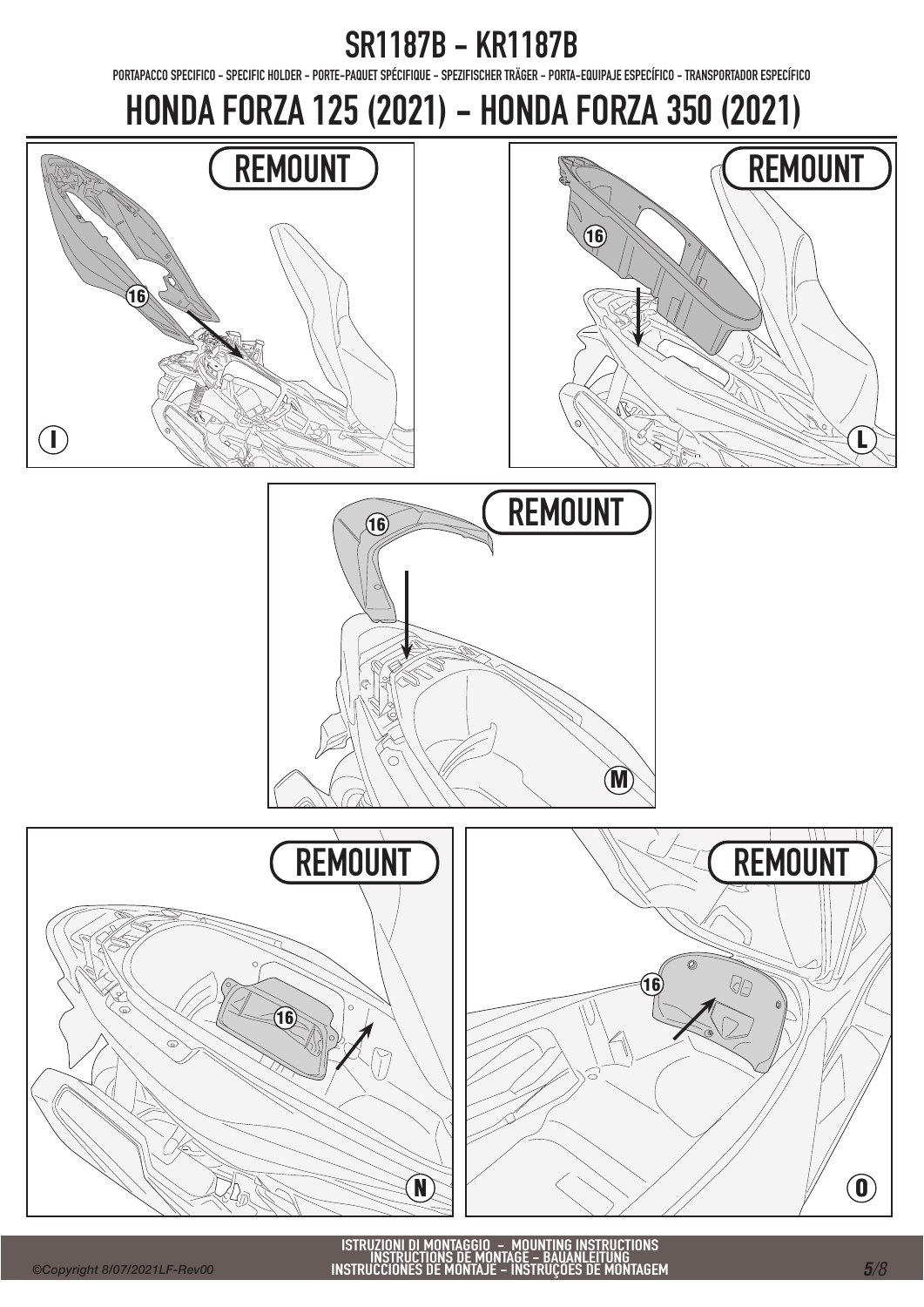PORTAPACCO SPECIFICO - SPECIFIC HOLDER - PORTE-PAQUET SPÉCIFIQUE - SPEZIFISCHER TRÄGER - PORTA-EQUIPAJE ESPECÍFICO - TRANSPORTADOR ESPECÍFICO

## HONDA FORZA 125 (2021) - HONDA FORZA 350 (2021)



REAR SIDE





ISTRUZIONI DI MONTAGGIO – MOUNTING INSTRUCTIONS<br>INSTRUCTIONS DE MONTAGE – BAUANLEITUNG<br>INSTRUCCIONES DE MONTAJE – INSTRUÇÕES DE MONTAGEM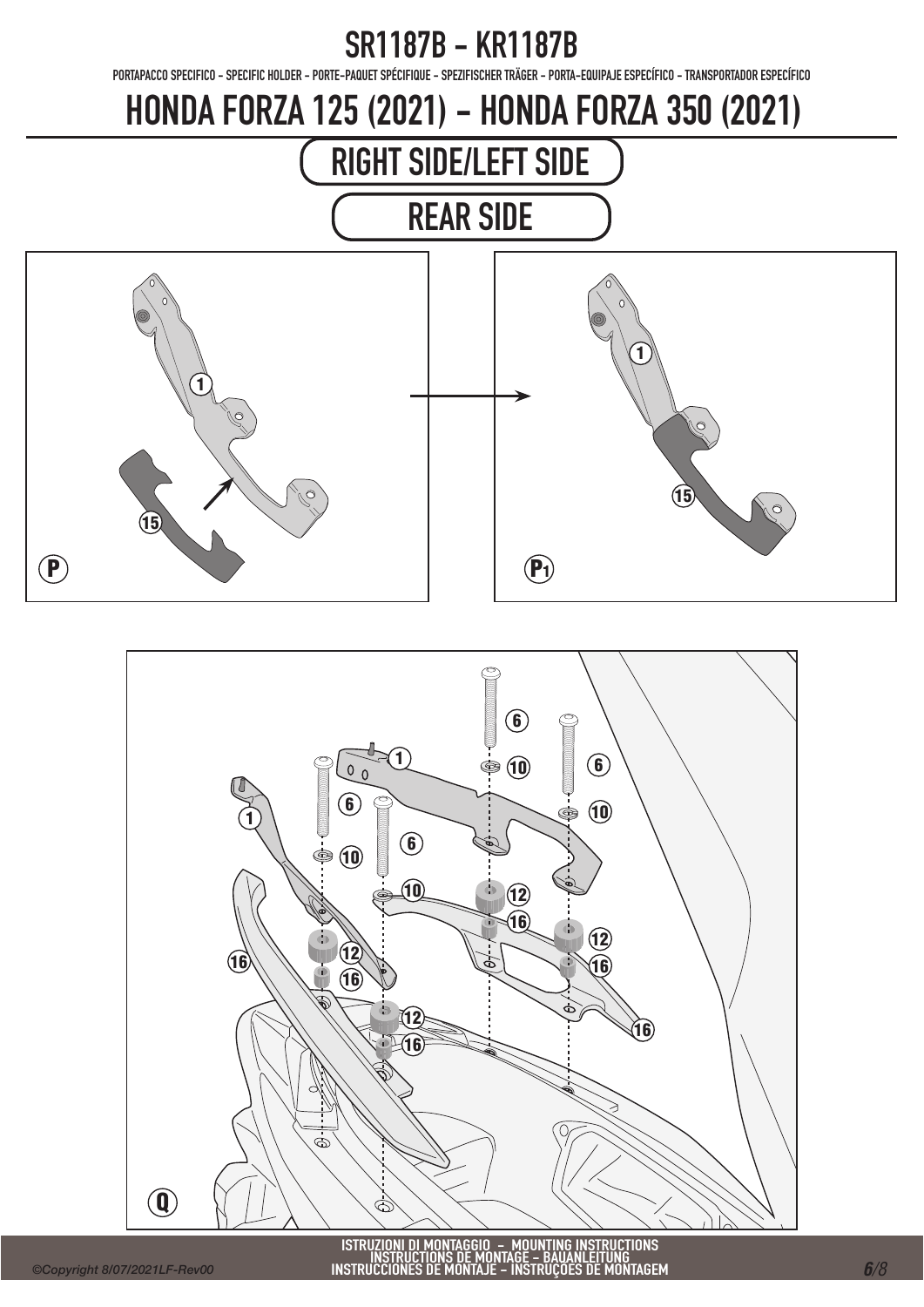PORTAPACCO SPECIFICO - SPECIFIC HOLDER - PORTE-PAQUET SPÉCIFIQUE - SPEZIFISCHER TRÄGER - PORTA-EQUIPAJE ESPECÍFICO - TRANSPORTADOR ESPECÍFICO

### HONDA FORZA 125 (2021) - HONDA FORZA 350 (2021)





ISTRUZIONI DI MONTAGGIO – MOUNTING INSTRUCTIONS<br>INSTRUCTIONS DE MONTAGE – BAUANLEITUNG<br>INSTRUCCIONES DE MONTAJE – INSTRUÇÕES DE MONTAGEM